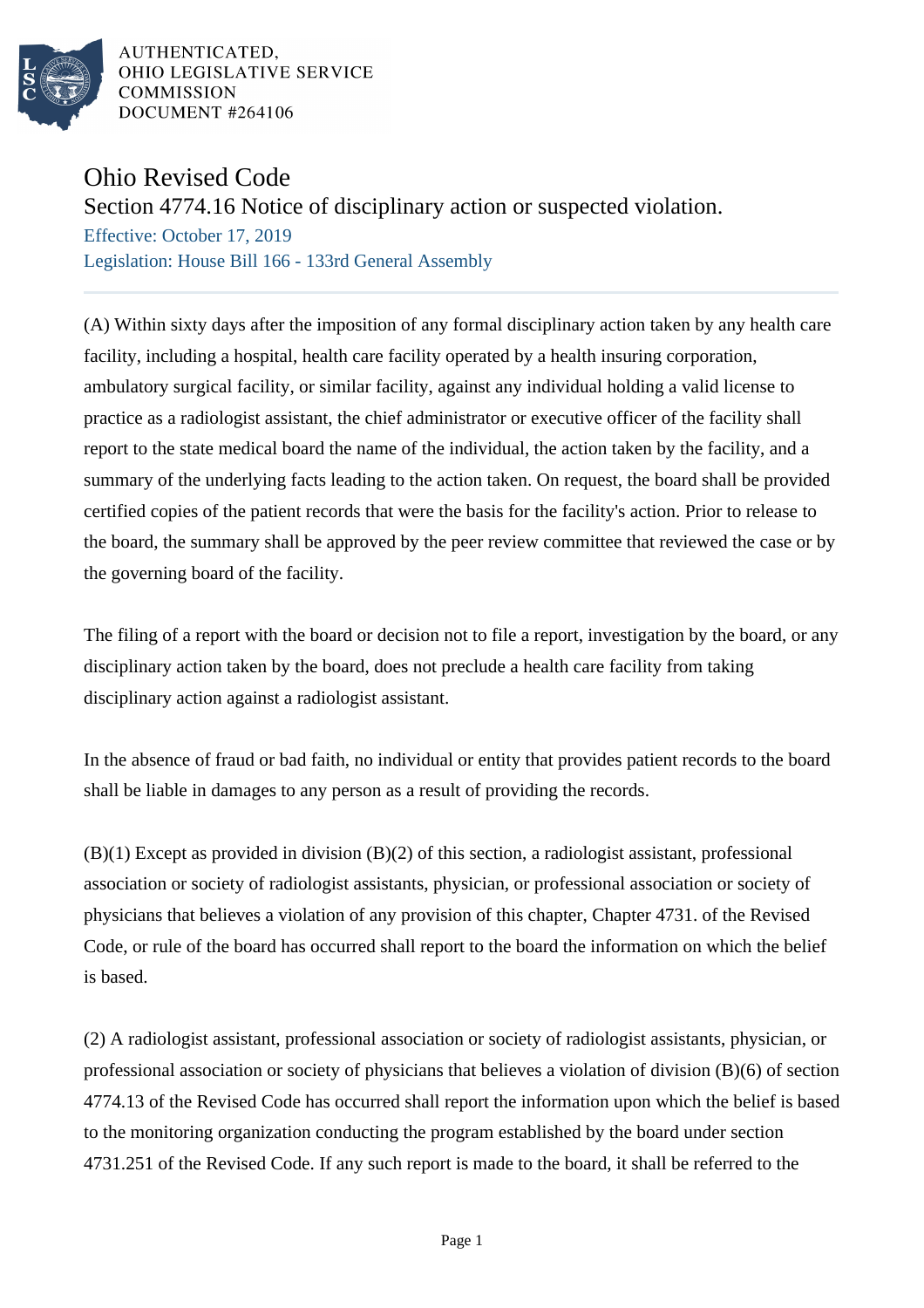

monitoring organization unless the board is aware that the individual who is the subject of the report does not meet the program eligibility requirements of section 4731.252 of the Revised Code.

(C) Any professional association or society composed primarily of radiologist assistants that suspends or revokes an individual's membership for violations of professional ethics, or for reasons of professional incompetence or professional malpractice, within sixty days after a final decision, shall report to the board, on forms prescribed and provided by the board, the name of the individual, the action taken by the professional organization, and a summary of the underlying facts leading to the action taken.

The filing of a report with the board or decision not to file a report, investigation by the board, or any disciplinary action taken by the board, does not preclude a professional organization from taking disciplinary action against a radiologist assistant.

(D) Any insurer providing professional liability insurance to any person holding a valid license to practice as a radiologist assistant or any other entity that seeks to indemnify the professional liability of a radiologist assistant shall notify the board within thirty days after the final disposition of any written claim for damages where such disposition results in a payment exceeding twenty-five thousand dollars. The notice shall contain the following information:

- (1) The name and address of the person submitting the notification;
- (2) The name and address of the insured who is the subject of the claim;
- (3) The name of the person filing the written claim;
- (4) The date of final disposition;

(5) If applicable, the identity of the court in which the final disposition of the claim took place.

(E) The board may investigate possible violations of this chapter or the rules adopted under it that are brought to its attention as a result of the reporting requirements of this section, except that the board shall conduct an investigation if a possible violation involves repeated malpractice. As used in this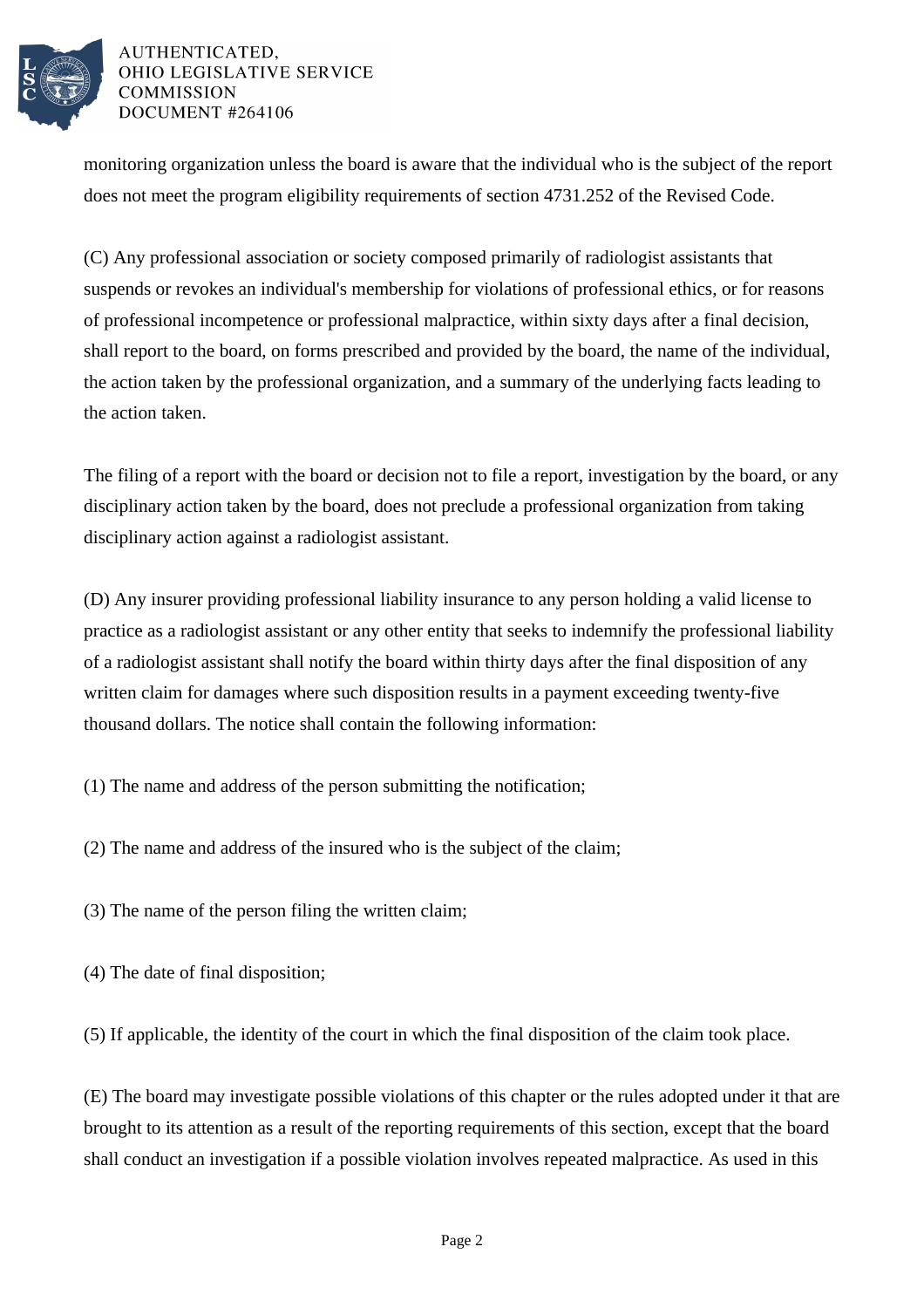

division, "repeated malpractice" means three or more claims for malpractice within the previous five-year period, each resulting in a judgment or settlement in excess of twenty-five thousand dollars in favor of the claimant, and each involving negligent conduct by the radiologist assistant.

(F) All summaries, reports, and records received and maintained by the board pursuant to this section shall be held in confidence and shall not be subject to discovery or introduction in evidence in any federal or state civil action involving a radiologist assistant, supervising physician, or health care facility arising out of matters that are the subject of the reporting required by this section. The board may use the information obtained only as the basis for an investigation, as evidence in a disciplinary hearing against a radiologist assistant or supervising radiologist, or in any subsequent trial or appeal of a board action or order.

The board may disclose the summaries and reports it receives under this section only to health care facility committees within or outside this state that are involved in credentialing or recredentialing a radiologist assistant or supervising radiologist or reviewing their privilege to practice within a particular facility. The board shall indicate whether or not the information has been verified. Information transmitted by the board shall be subject to the same confidentiality provisions as when maintained by the board.

(G) Except for reports filed by an individual pursuant to division (B) of this section, the board shall send a copy of any reports or summaries it receives pursuant to this section to the radiologist assistant. The radiologist assistant shall have the right to file a statement with the board concerning the correctness or relevance of the information. The statement shall at all times accompany that part of the record in contention.

(H) An individual or entity that reports to the board, reports to the monitoring organization described in section 4731.251 of the Revised Code, or refers an impaired radiologist assistant to a treatment provider approved by the board under section 4731.25 of the Revised Code shall not be subject to suit for civil damages as a result of the report, referral, or provision of the information.

(I) In the absence of fraud or bad faith, a professional association or society of radiologist assistants that sponsors a committee or program to provide peer assistance to a radiologist assistant with substance abuse problems, a representative or agent of such a committee or program, a representative